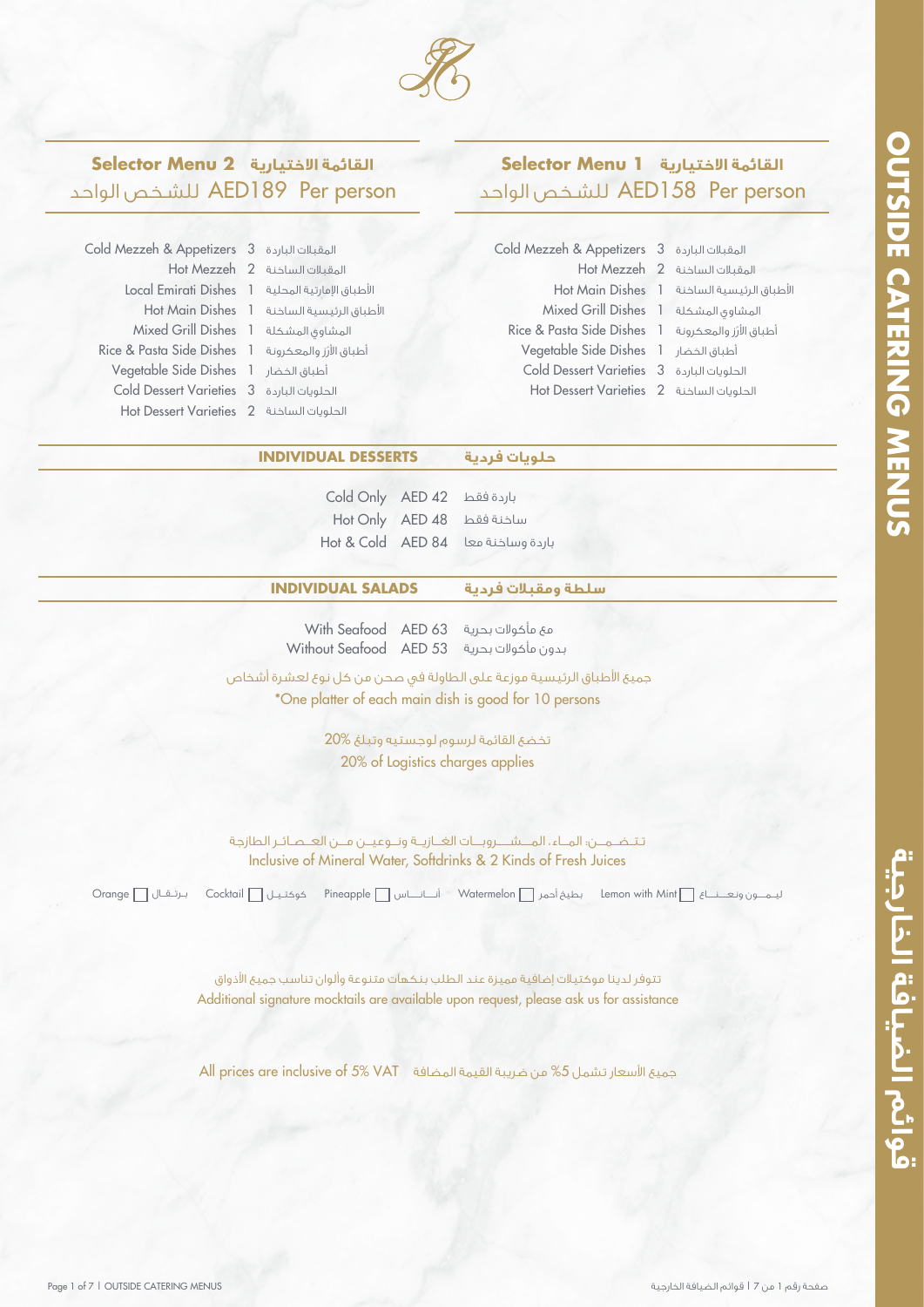

| <b>COLD APPETIZERS</b>                      |                          | المقبلات الباردة                       |  |
|---------------------------------------------|--------------------------|----------------------------------------|--|
| Hummus                                      |                          |                                        |  |
| Mutable                                     |                          | حمص<br>متبل                            |  |
| Mohammara                                   |                          | محمرة                                  |  |
| Tabouleh                                    |                          | تبولة                                  |  |
| Fattoush                                    |                          | فتوش                                   |  |
| Vine Leaves                                 |                          | ورق عنب                                |  |
| <b>Baba Ghanouj</b>                         | $\overline{\phantom{a}}$ | بابا غنوج                              |  |
| Quinoa Salad                                | $\Box$                   | سلطة الكينوا                           |  |
| Cold Pasta Salad                            |                          | سلطة المعكرونة الباردة                 |  |
| Caesar Salad                                |                          | سلطة القيصر                            |  |
| Couscous Salad                              |                          | سلطة الكسكس                            |  |
| Greek Salad                                 |                          | سلطة يونانية                           |  |
| Potato Salad                                | П                        | سلطة البطاطس                           |  |
| Nicoise Salad                               | П                        | سلطة النسواز                           |  |
| <b>Spicy Pickle</b>                         | П                        | مخلل حار                               |  |
| <b>Broad Beans Salad</b>                    |                          | سلطة الفاصوليا البيضاء العريضة         |  |
| Thai Beef Salad                             |                          | سلطة لحم البقر التايلندية              |  |
| Thai Chicken Salad                          | П                        | سلطة الدجاج التايلندية                 |  |
| Mixed Mushroom Salad with Chili             | H                        | سلطة الفطر المشكل مع الفلفل الحار      |  |
| Tomato Salad with Buffalo Mozzarella Cheese | □                        | سلطة الطماطم مئ جبنة بوفالو الموزاريلا |  |
| Grilled Vegetable Salad                     | $\mathsf{L}$             | سلطة الخضار المشوية                    |  |
| Noodle Salad                                |                          | سلطة النودلز                           |  |
| Sweet Corn Salad                            | <b>Contract</b>          | سلطة الذرة الحلوة                      |  |
| <b>Green Olives Salad</b>                   |                          | سلطة الزيتون الأخضر                    |  |
| Eggplant Mousakaa                           | H                        | مسقعة الباذنجان                        |  |
| Artichoke Salad                             | П                        | سلطة أرضى شوكى                         |  |
| Spinach Salad                               |                          | سلطة السبانخ                           |  |
| Okra Bel Zait                               |                          | بامية بالزيت                           |  |
| Green Beans Bel Zait                        |                          | فاصوليا خضراء بالزيت                   |  |
| <b>HOT APPETIZERS</b>                       |                          | المقبلات الساخنة                       |  |
|                                             |                          |                                        |  |
| Lamb Samousa                                | $\mathbf{I}$             | سموسة باللحم                           |  |
| Cheese Roll                                 |                          | لفائف الجبنة المقلية                   |  |
| Cheese Sambousek                            |                          | سمبوسك بالجبن                          |  |

Chicken Kebbeh Fried Lamb Kebbeh Potato Kebbeh Spinach Fatayer Vegetable Spring Roll Vegetable Samousa Chicken Samousa Panjabi Samousa

كبة دجاج كبة لحم مقلية كبة بطاطا فطاير السبانخ لفائف الخضار المقلية سموسة بالخضار سموسة بالدجاج سموسة بنجابي

 $\Box$  $\Box$  $\Box$  $\Box$  $\Box$  $\Box$  $\Box$  $\Box$  $\Box$ 

جبنة محشية بالفلفل الحار

Cheese Stuffed Chili Peppers

قوائم الضيافة الخارجية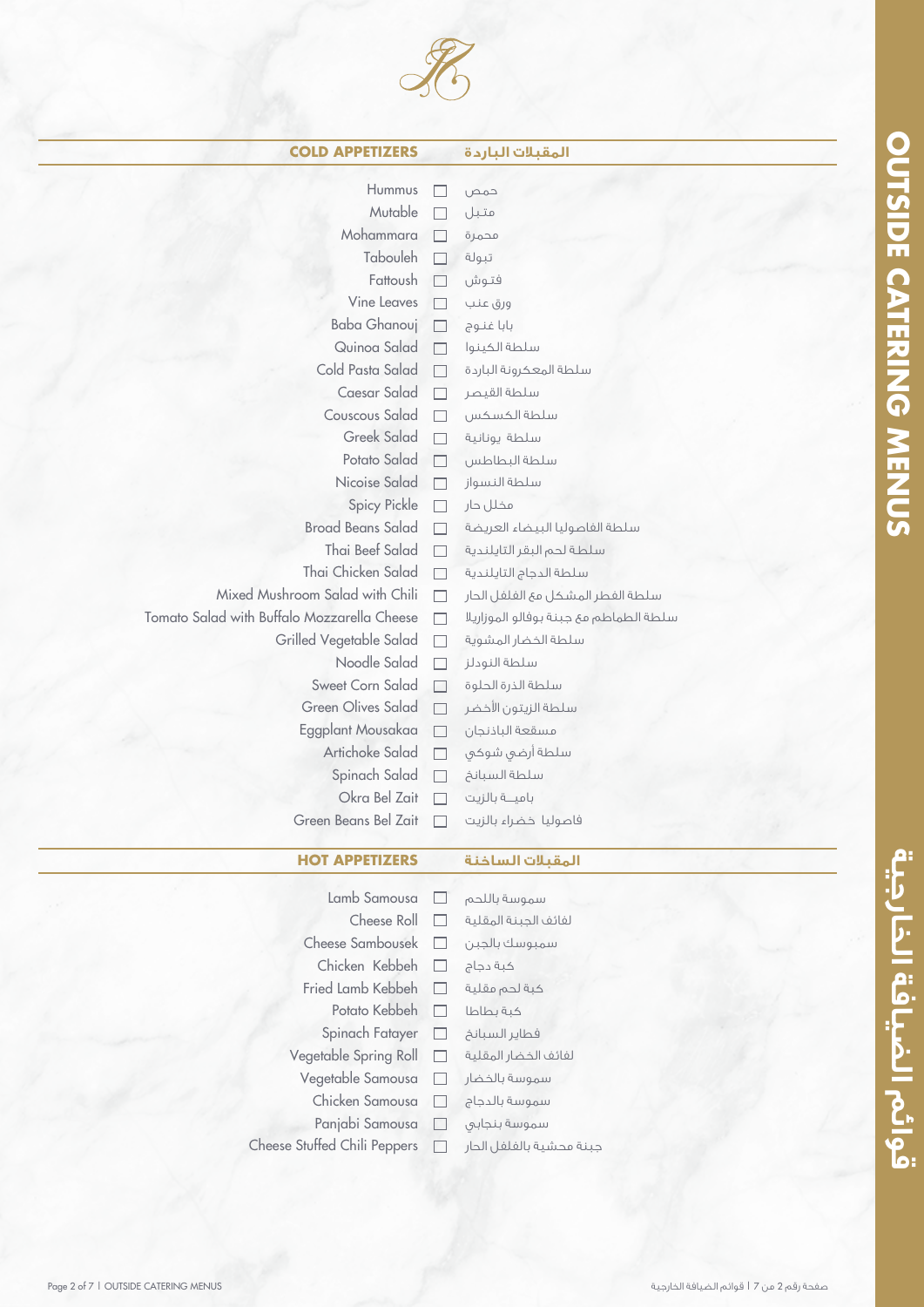قوائم الضيافة الخارجية



| <b>EMIRATI DISHES</b>                                  |   | الأطباق الإماراتية                             |
|--------------------------------------------------------|---|------------------------------------------------|
| <b>Harees Veel</b>                                     |   | هريس بلحم العجل                                |
| Aishu Laham                                            | ப | عيش بلحــم الضان                               |
| Chicken Biryani                                        |   | $\square$ برياني دجاج                          |
| Lamb Biryani                                           |   | بريانى لحم الضان $\square$                     |
| Chicken Machboos                                       |   | مجبوس دجاج                                     |
| Lamb Machboos                                          |   | مجبوس لحم الضان                                |
| Chicken Madrooba                                       |   | مضروبة دجاج                                    |
| <b>HOT MAIN DISHES</b>                                 |   | الأطباق الرئيسية الساخنة                       |
| <b>Chicken Dishes</b>                                  |   | أطباق الدجاج                                   |
| Chicken Breast with Broad Beans & Tomato Salsa         |   | صدر الدجاج مع الفاصوليا العريضة و صلصة الطماطم |
| Chicken Makhani                                        |   | دجاج مخاني                                     |
| <b>Butter Chicken</b>                                  |   | دجاج بالكارى والزبدة                           |
| Indian Chicken Biryani                                 |   | برياني دجاج هندي                               |
| Chicken with Freekeh                                   |   | فريكة الدجاج                                   |
| Quail with Freekeh                                     |   | فريكة السمان                                   |
| Roasted Chicken with Potato                            |   | دجاج مشوي مع البطاطس                           |
| Thai Green Chicken Curry                               |   | الدجاج التايلندى بالكارى الأخضر                |
| Chicken Kabsah                                         |   | كبسة دجاج                                      |
| Grilled Chicken with Lemon Butter Sauce                |   | دجاج مشوى مع صلصة الليمون والزبدة              |
| Chicken Schezwan                                       |   | دجاج سيشوان                                    |
| Chicken Manchurian                                     |   | دجاج منشوريان                                  |
| Chicken Mandi                                          |   | مندی دجاج                                      |
| <b>Beef Dishes</b>                                     |   | أطباق بلحم البقر                               |
| Beef Striploin with Caramelized Onions & Veal Jus      |   | لحم الخاصرة البقرق بالبصل المكرمل ومرقة اللحم  |
| <b>Beef Stroganoff</b>                                 |   | شرائح لحم البقر مع صلصة الكريما                |
| Braised Beef Striploin with Root Vegetable             |   | لحم البقر المطهو ببطء مئ الخضار الجذرية        |
| Stir Fried Beef with Chinese Vegetables & Oyster Sauce |   | لحم البقر المقلى مع الخضار وصلصلة المحار       |
| Veal Picatta Mushroom Sauce                            |   | لحم العجل مع صلصة الفطر                        |
| Beef Tenderloin with Mushrom & Green Asparagus         |   | لحم الخاصرة البقرى مئ الفطر والهليون الأخضر    |
| <b>Lamb Dishes</b>                                     |   | أطباق بلحم الضأن                               |
| Mixed Vegetable Dolma with Lamb (Vine Leaves,          |   | محاشى مشكلة باللحم                             |
| Baby Marrow, Baby Eggplant)                            |   | (ورق عنب، كوسا وباذنجان)                       |
| Lamb Rogan Josh                                        |   | روجان جوش بلحم الضأن                           |
| Lamb Kabbsah                                           |   | كبســــة لحم الضأن                             |
| Lamb Salona                                            |   | صالونة لحم الضأن                               |
| Lamb Stew with Okra                                    |   | باميــة بلحم الضأن                             |
| Kebbeh Bel Laban                                       |   | كبة باللبن                                     |
| Shish Barak with Yoghurt Sauce                         |   | شيش برك باللبن                                 |
| <b>MIXED GRILL DISHES</b>                              |   | المشاوق المشكلة                                |

- Arabic Mixed Grill (Lamb Kofta, Shish Tawook, Shish Kebab)
- Indian Mixed Grill (Chicken Tikka, Reshmi Kebab, Seekh Kebab)  $\Box$ 
	- Iranian Mixed Grill (Chicken Kebab, Minced Meat Kebab)  $\Box$ Continental Mixed Grill (Beef Shashlik, Chicken Shashlik,  $\Box$ Lamb Chops)

المشاوي العربية ( كفتة لحم الضان، شيش طاووق، شيش كباب)

- المشاوي الهندية (دجاج تكة، ريشمي كباب، سيخ الكباب)
- المشاوي ايرانية (كباب دجاج، كباب لحم، كباب تكة)
- المشاوي المشكلة العالمية (شاشليك لحم، شاشليك دجاج، ريش لحم الضأن بالأعشاب)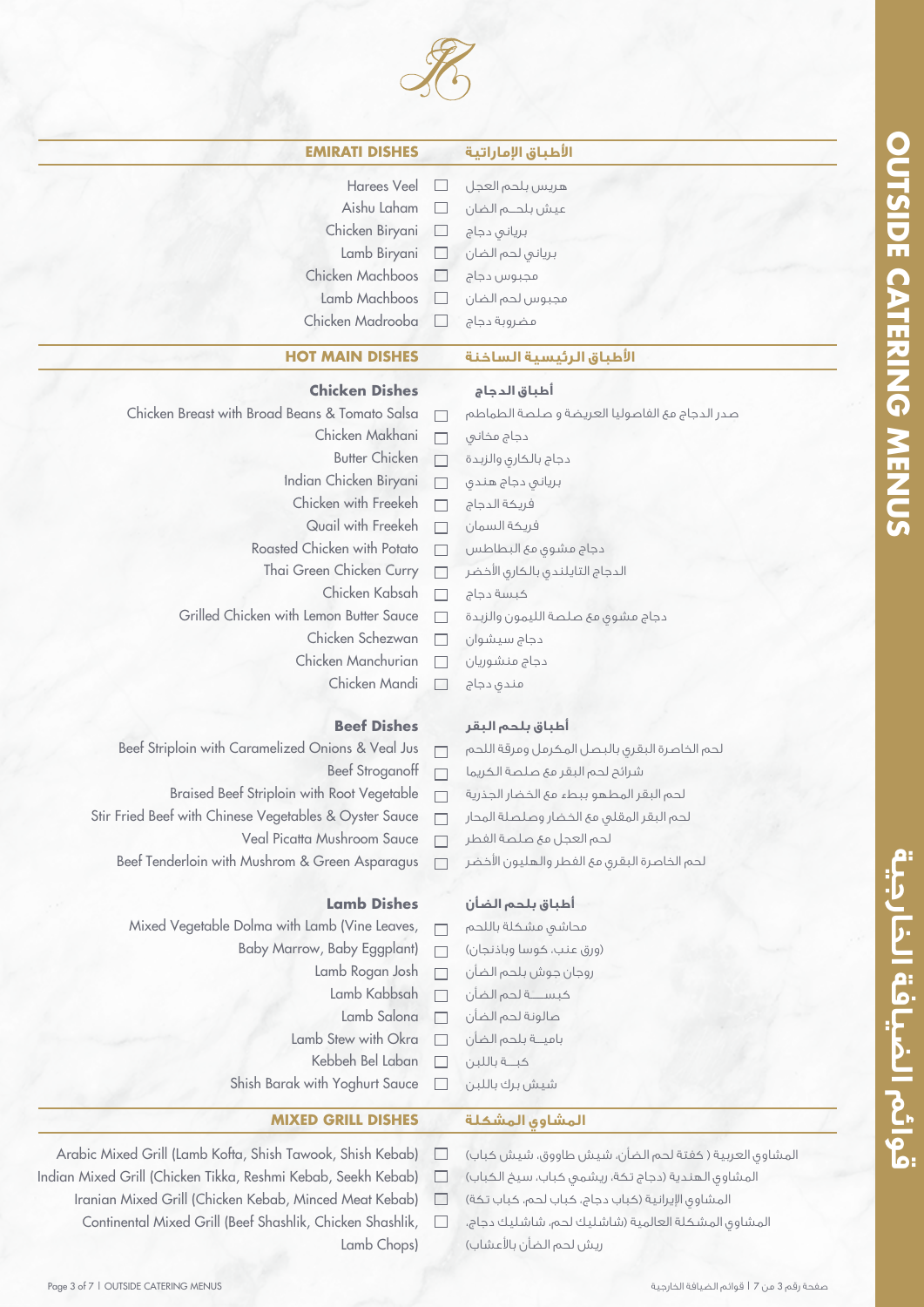

**أطباق ارز والمعكرونة DISHES PASTA & RICE**

### **Rice Dishes أطباق ارز** Biryani Rice  $\Box$ أرز برياني Chinese Fried Rice ارز المقلي الصيني  $\Box$ Iranian Rice with Dry Pomegranate Seed ارز ايراني بالرمان المجفف  $\Box$ Oriental Rice  $\Box$ ارز الشرقي Iranian Saffron Rice  $\Box$ ارز ايراني مع الزعفران Steam Basmati Rice ارز عاى البخار  $\Box$ Vermicelli Rice ارز بالشعيرية  $\Box$ Iranian Rice with Chabat (Bajila)  $\Box$ ارز ايراني بالشبت (الباجله) **Italian Pasta Dishes أطباق المعكرونة ايطالية** Fusilli Pasta with Creamy Mushroom Sauce معكرونة بصلصة كريما الفطر  $\Box$ Gratinated Potato Gnocchi غرتان نيوكي البطاطا  $\Box$ Macaroni Arbiata with Parmesan Cheese أرابياتا بجبنة البارميزان  $\Box$ Penne Pasta with Black Olives & Tomatoes  $\Box$ بيني بالطماطم والزيتون Spaghetti Bolognese سباغيتي بولونيز  $\Box$ Vegetable Lasagna لازانيا الخضروات  $\Box$

- Ravioli Spinach & Ricotta with Cream Sauce  $\Box$
- Tortellini with Cream Pesto Sauce  $\Box$
- Cannelloni with Mushroom & Pomodoro Sauce

### **أطباق الخضار والبطاطا DISHES POTATO & VEGETABLE**

### **Vegetable Dishes**

- Aloo Gobi  $\Box$
- Cauliflower Gratin  $\Box$
- Couscous with Sautéed Vegetables  $\Box$ 
	- Dal Makhani  $\Box$
	- Mushroom Mutter Masala  $\Box$ 
		- Paneer Makhani  $\Box$
		- Vegetable Gratin  $\Box$
		- Wok Fried Vegetables  $\Box$ 
			- Vegetable Kurma  $\Box$
			- Vegetable Jalfrezi  $\Box$
		- Mixed Steam Vegetables  $\Box$

### **Potato Dishes**

- Mashed Potato  $\Box$
- Potato Gratin  $\Box$ 
	- Spicy Potato  $\Box$
- Potato Lyonnais  $\Box$
- Roasted Potatoes with Herbs
- Sweet Potato & Pumpkin Gratin  $\Box$
- القرنبيط بالبطاطس على الطريقة الهندية غراتان القرنبيط الكسكس مع الخضار سوتيه دال ماخني ماسالا الفطر بانير بالزبدة غراتان الخضار خضار مقلية
- كورما الخضار على الطريقة الهندية
- 
- خضار مشكلة مسلوقة

### **أطباق البطاطــا**

البطاطا المهروسة غراتان البطاطا بطاطــا حارة بطـــاطا ليونيز البطاطا المشوية مع اعشاب غراتان البطاطا الحلوة والقرع

- 
- 
- صالونة خضار هندية جالفريزي

قوائم الضيافة الخارجية

**أطباق الخضار**

تورتيليني مع صلصة البيستو كانيلوني مع صلصة الفطر والطماطم

رافيولي السبانخ وجبنة الريكوتا بصلصة الكريما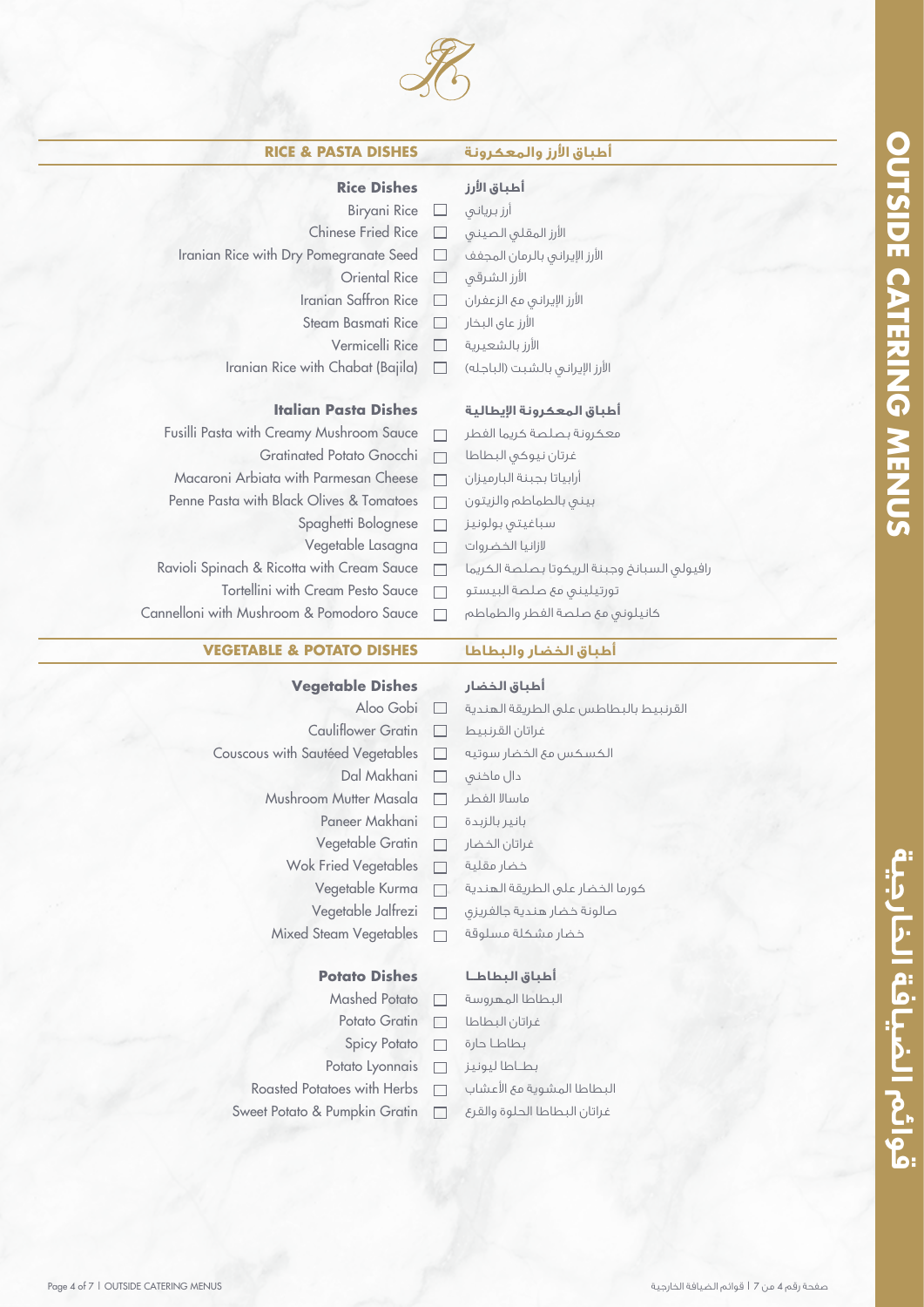### **الحلـــويات الباردة DESSERTS COLD**

### **Fruit**

Assorted Sliced Fruits Platter  $\Box$ Fruit Salad  $\Box$ 

### **Cake Selection**

Chocolate Cake  $\Box$ Black Forest Cake  $\Box$ Vanilla Baked Cheese Cake  $\Box$ Tiramisu  $\Box$ Carrot Cake  $\Box$ Chocolate Orange Cake  $\Box$ Date Cake  $\Box$ Exotic Mousse Cake  $\Box$ Hazelnut Bavarois  $\Box$ Lemon Cheese Cake  $\Box$ Passion Pistachio Cake  $\Box$ Pistachio Cake  $\Box$ Piña Colada Cake  $\Box$ Pistachio Raspberry Cake  $\Box$ Raspberry Chocolate Odium Cake  $\Box$ Symphony Cake  $\Box$ Caramelized Apple Cake  $\Box$ Caramel Blueberry Cake  $\Box$ 

### **Sweets in a Bowl**

Mixed Berries Mousse  $\Box$ Chocolate Mousse  $\Box$ Black Forest Mousse  $\Box$ Strawberry Mousse  $\Box$ Raspberry Mousse  $\Box$ Mango Mousse  $\Box$ Orange Mousse  $\Box$ Coconut Mousse  $\Box$ Citrus Caramel Panna Cotta  $\Box$ Crème Brûlée Passion Fruit  $\Box$ Crème Brûlée Vanilla  $\Box$ Creme Caramel  $\Box$ Hazelnut Rice Pudding  $\Box$ Mohalabia  $\Box$ 

# سلطة الفواكه

شرائح الفواكه المقطعة

### **كيك منوع**

**الفواكه**

كعكة الشوكولاتة كعكة البلاك فورست كعكة الجبن المخبوزة بنكهة الفانيلا تيراميسو كعكة الجزر كعكة الشوكولاتة بالبرتقال كعكة التمر كعكة الموس بالفواكه استوائية بفروا البندق كعكة الجبن بنكهة الليمون كعكة الباشن والفستق كعكة الفستق كعكة بيناكولادا كعكة التوت والفستق كعكة الشوكولاتة والتوت كعكة السمفونية كعكة التفاح المكرمل كعك التوت والكراميل

### **حلويات للمشاركة**

موس التوت المشكل موس بالشوكولاتة موس البلاك فورست موس بالفراولة موس التوت موس المانجا موس البرتقال موس جوز الهند باناكوتا الكراميل الحامض كريم بروليه بنكهة الباشن كريم بروليه بنكهة الفانيلا كريم كراميل بودينج ارز والبندق مهلبية

# **قوائم الضيافة الخارجية MENUS CATERING OUTSIDE OUTSIDE CATERING MENUS**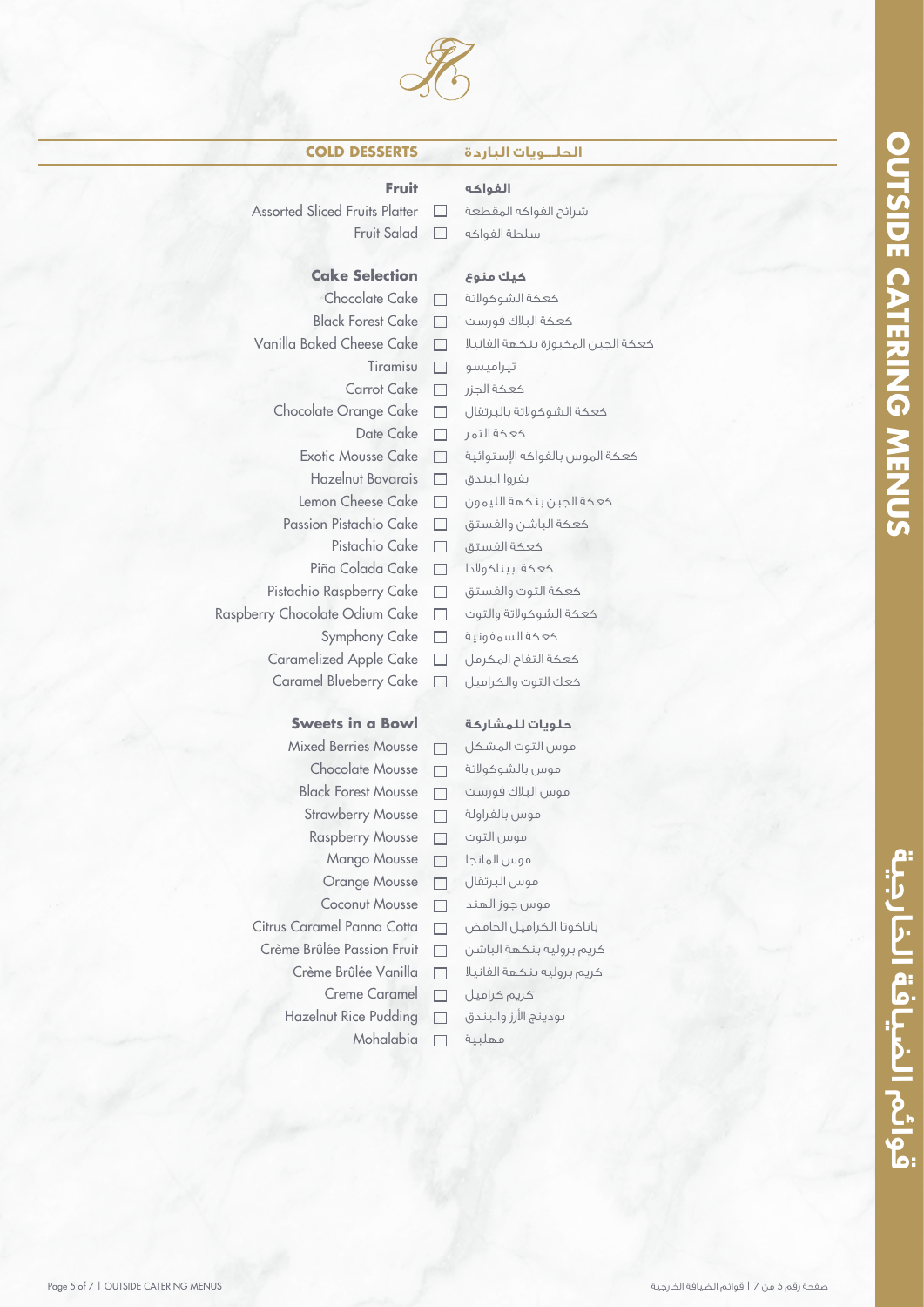

### **الحلـــويات الباردة DESSERTS COLD**

### **Sweet Shooters**

- Vanilla Panna Cotta with Choco Cream & Apricot Jelly  $\Box$ 
	- Banana Caramelized with Milk Chocolate Ganache  $\Box$ 
		- Banana Cake with Vanilla Cream  $\Box$
		- Caramelized Pear with Chocolate Mousse  $\Box$ 
			- Carrot & Tea Cream  $\Box$
			- Chocolate & Passion Sensation  $\Box$ 
				- Citrus Caramel Panna Cotta  $\Box$ 
					- Fruit Verrine  $\Box$
		- Heavy Hibiscus (Karkade) with Yoghurt Mousse  $\Box$ 
			- Mango & Chocolate Surprise  $\Box$
			- Milk Chocolate Plum Compote  $\Box$
			- Pineapple Mouse with Saffron Jelly  $\Box$
			- Plum Compote with Vanilla Cream  $\Box$ 
				- Red Baba Savarin  $\Box$
				- Spice Fruits Verrine  $\Box$
			- White Chocolate Raspberry Jelly  $\Box$

### **Tarts**

| Apple Tart                | $\Box$ |
|---------------------------|--------|
| <b>Blueberry Tart</b>     | $\Box$ |
| Chocolate Tart            | $\Box$ |
| Coconut Banana Tart       | $\Box$ |
| Coconut Tart              | $\Box$ |
| Coffee Tart               | П      |
| <b>Date Tart</b>          | П      |
| Hazelnut Tart             | П      |
| Lemon Meringue Tart       | $\Box$ |
| Macadamia Crunch Bar      | □      |
| Mango Tart                | $\Box$ |
| <b>Mixed Berries Tart</b> | $\Box$ |
| <b>Passion Fruit Tart</b> | □      |
| Peach Tart                | $\Box$ |
| Pear Tart                 | $\Box$ |
| Raspberry Tart            | $\Box$ |
| <b>Strawberry Tart</b>    | □      |
| <b>Walnut Tart</b>        | П      |
|                           |        |

### **Mini Pastries**

Cardamom Profiteroles  $\Box$ Coffee Opera Cake  $\Box$ Chocolate Brownies  $\Box$ Lychee Mousse Cake  $\Box$ Mango Mousse Cake  $\Box$ Mocha Profiteroles  $\Box$ Orange Toscana  $\Box$ Raspberry Mousse Cake  $\Box$ Strawberry Mousse Cake  $\Box$ Vanilla Profiteroles  $\Box$ Coconut Mousse Cake  $\Box$ 

### **الحلويات في الكؤوس**

- باناكوتا الفانيلا مع كريما الشوكولاتة وجيلي المشمش
- الموز المكرمل مع كريما الشوكولاتة
- كعكة الموز مع كريما الفانيلا
- كمثرى مكرملة مع موس الشوكولاتة
- كريما الجزر والشاي
- شوكولاتة مع باشن فروت
- بانا كوتا الكراميل الحامض
- فيرين الفواكه موس اللبن مع الكركديه
- حلوى المانجو والشوكولاتة
- مربى الخوخ مع الشوكولاتة
- موس اناناس مع جيلي الزعفران
- مربى الخوخ بكريما الفانيلا
- حلوى البابا سافارين
- فيرين الفواكه المتبلة
- جيلي التوت والشوكولاتة البيضاء

### **الفطائر المحلاة**

فطيرة التفاح فطيرة التوت البري فطيرة الشوكولاتة فطيرة الموز وجوز الهند فطيرة جوز الهند فطيرة القهوة فطيرة التمر فطيرة البندق فطيرة الليمون فطيرة الماكديميا المقرمشة فطيرة المانجو فطيرة التوت المشكل فطيرة الباشن فروت فطيرة المشمش فطيرة الكمثرى فطيرة توت العليق فطيرة الفراولة فطيرة الجوز

### **المعجنات الصغيرة**

بروفتيرولس الهيل كعكة القهوة براوني الشوكولاتة كعكة الموس بالليتشي كعكة الموس بالمانجو بروفتيرولس الموكا توسكانا البرتقال كعكة الموس بتوت العليق كعكة موس الفراولة بروفتيرولس الفانيلا كعكة الموس بجوز الهند